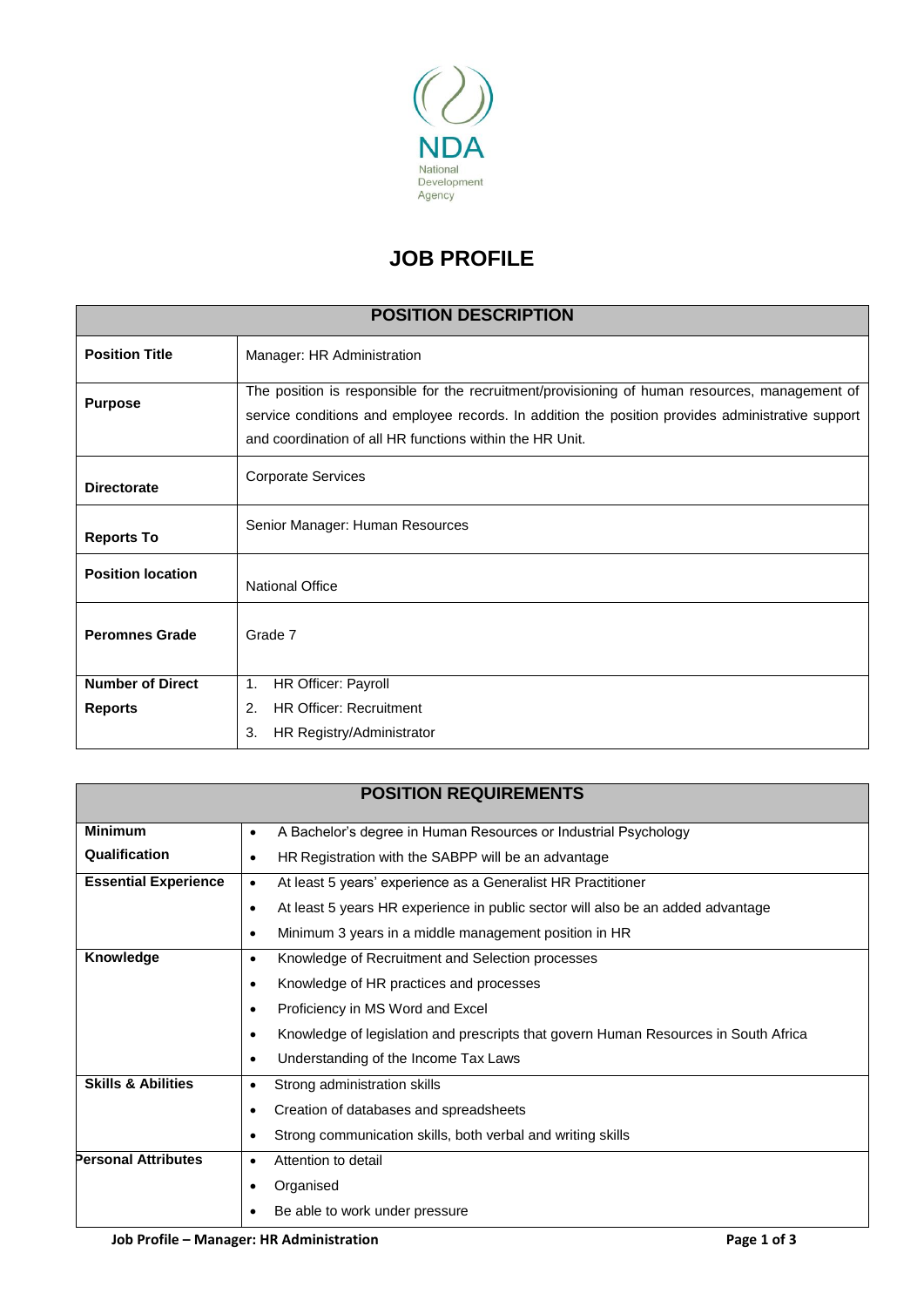|                                                                                                  | <b>MAIN AREAS OF RESPONSIBILITY</b>                                                                        |  |  |  |
|--------------------------------------------------------------------------------------------------|------------------------------------------------------------------------------------------------------------|--|--|--|
| <b>Recruitment</b>                                                                               | Manage the development, implementation and review of a streamlined recruitment and<br>$\bullet$            |  |  |  |
|                                                                                                  | selection process                                                                                          |  |  |  |
|                                                                                                  | Support and oversee the recruitment function<br>٠                                                          |  |  |  |
|                                                                                                  | Continually benchmark positions for new recruits<br>$\bullet$                                              |  |  |  |
|                                                                                                  | Manage the provision of a support and administrative service to managers in the areas of<br>$\bullet$      |  |  |  |
|                                                                                                  | short-listing and constitution of interview panels                                                         |  |  |  |
|                                                                                                  | Ensure regular compilation of recruitment and /vacancy statistics and reports<br>$\bullet$                 |  |  |  |
| <b>Benefits and</b>                                                                              | Manage remuneration within the NDA including the management of employee benefits and<br>$\bullet$          |  |  |  |
| Remuneration                                                                                     | benefit funds, and annual remuneration reviews and recommendations                                         |  |  |  |
|                                                                                                  | Oversee the implementation and participation of NDA in market surveys on remuneration,<br>$\bullet$        |  |  |  |
|                                                                                                  | analyse and compile reports in this regard to enable decision making by management                         |  |  |  |
|                                                                                                  | Facilitate maintenance of an individual and organisation database on remuneration history<br>٠             |  |  |  |
|                                                                                                  | Facilitate on the organising and conducts of employee information meetings on employment<br>$\bullet$      |  |  |  |
|                                                                                                  | policy, benefits and compensation and participate actively on various joint committees                     |  |  |  |
|                                                                                                  | Acquire, develop and/or manage structures, benefits and incentives that inform and sustain<br>$\bullet$    |  |  |  |
|                                                                                                  | NDA's recruitment strategy                                                                                 |  |  |  |
|                                                                                                  | Finalise and process salary reviews, salary increments and performance bonuses<br>٠                        |  |  |  |
|                                                                                                  | Ensure compliance with SARS on PAYE and issuance of IRP5s and IT3 annually<br>٠                            |  |  |  |
|                                                                                                  | Regularly assess and negotiate for competitive staff benefits with the third parties<br>$\bullet$          |  |  |  |
|                                                                                                  | Educate and advise staff on benefits and incentives<br>$\bullet$                                           |  |  |  |
| <b>Employee records</b>                                                                          | Develop and/or maintain a sound and efficient HR management system<br>$\bullet$                            |  |  |  |
| management                                                                                       | Ensure the effective management of HR records and information to enable effective<br>٠                     |  |  |  |
|                                                                                                  | management of employees within NDA                                                                         |  |  |  |
|                                                                                                  | Ensure the effective management and integrity of all HR transactions including employee<br>٠               |  |  |  |
| personal details, job details, staff movements, salaries and funds transfers, leave and benefits |                                                                                                            |  |  |  |
|                                                                                                  | administration etc                                                                                         |  |  |  |
|                                                                                                  | Develop and maintain an HR document management system                                                      |  |  |  |
|                                                                                                  | Analyse and report on HR Information, trends and gaps<br>$\bullet$                                         |  |  |  |
| <b>HR Operations</b>                                                                             | Manage and monitor the effective administration of employment conditions to all employees<br>$\bullet$     |  |  |  |
| <b>Management</b>                                                                                | Facilitate and develop quality management systems and processes for the HR functions<br>٠                  |  |  |  |
|                                                                                                  | Coordinate HR operations and management structures<br>٠                                                    |  |  |  |
|                                                                                                  | Coordinate the HR's internal and external audits and be a liaison between HR and the Internal<br>$\bullet$ |  |  |  |
|                                                                                                  | Audit and Finance Units                                                                                    |  |  |  |
|                                                                                                  | Facilitate the development and review of HR policies across the HR functions<br>٠                          |  |  |  |
|                                                                                                  | Maintain HR Policy and Risk Register<br>$\bullet$                                                          |  |  |  |
|                                                                                                  | Coordinate the HR audits on behalf of the HR unit<br>٠                                                     |  |  |  |
| <b>General Management</b>                                                                        | Manage the performance of the Recruitment and Payroll staff<br>$\bullet$                                   |  |  |  |
|                                                                                                  | Compile monthly and annual reports<br>$\bullet$                                                            |  |  |  |
|                                                                                                  | Contribute to the compilation of the NDA's annual report<br>٠                                              |  |  |  |